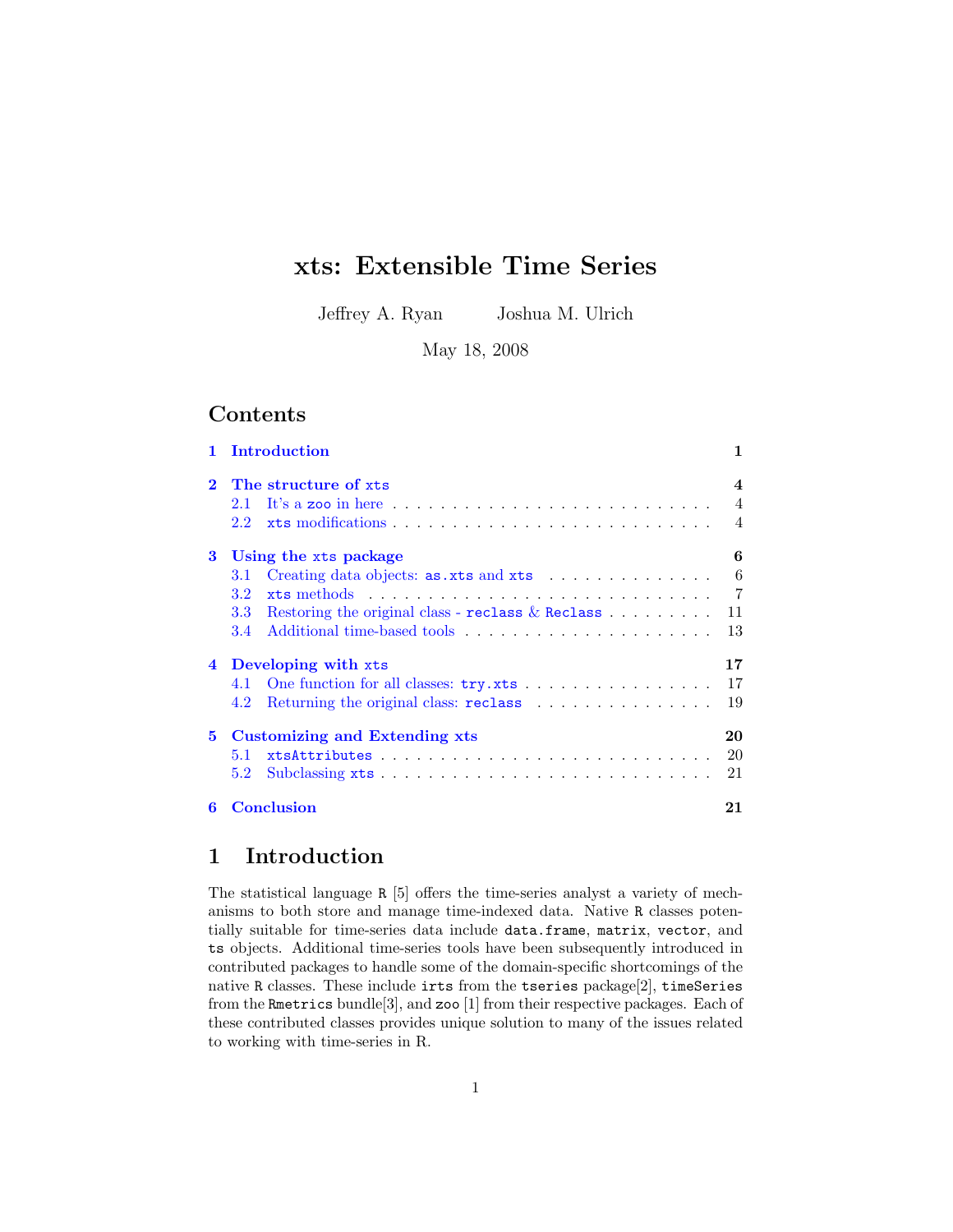While it seems a bit paradoxical with all the current options available, what R really needed was one more time-series class. Why? Users of R have had many choices over the years for managing time-series data. This variety has meant that developers have had to pick and choose the classes they would support, or impose the necessary conversions upon the end-user. With the sheer magnitude of software packages available from CRAN, it has become a challenge for users and developers to select a time-series class that will manage the needs of the individual user, as well as remain compatible with the broadest audience.

What may be sufficient for one use  $-$  say a quick correlation matrix may be too limiting when more information needs to be incorporated in a complex calculation. This is especially true for functions that rely on time-based indexes to be manipulated or checked.

The previous solution to managing different data needs often involved a series of as calls, to coerce objects from one type to another. While this may be sufficient for many cases, it is less flexible than allowing the users to simply use the object they are accustomed to, or quite possibly require. Additionally, all current coercion methods fail to maintain the original object's data in its entirety. Converting from a timeSeries class to zoo would cause attributes such as FinCenter, format, and recordIDs to be lost. Converting back to a timeSeries would then add new values different than the original. For many calculations that do not modify the data, this is most likely an acceptable side effect. For functions that convert data — such as  $xts's$  to.period — it limits the value of the function, as the returned object is missing much of what may have been a factor in the original class consideration.

One of the most important additions the new xts class makes to the R user's workflow doesn't use xts at all, at least not explicitly. By converting data to xts inside a function, the function developer is guaranteed to have to only manage a single class of objects. It becomes unecessary to write specific methods to handle different data. While many functions do have methods to accommodate different classes, most do not. Before xts, the chartSeries function in the quantmod package[\[6\]](#page-21-4) was only able to handle zoo objects well. Work had been done to allow for timeSeries objects to be used as well, but many issues were still being worked out. With xts now used internally, it is possible to use any of R's time-series classes. Simultaneously saving development time and reducing the learning/using curve for the end user. The function now simply handles whatever time-series object it receives exactly as the user expects — without complaint. More details, as well as examples of incorporating xts into functions will be covered later in this document.

While it may seem that  $x$ ts is primarily a tool to help make existing R code more user-friendly, the opportunity to add exciting (to software people) new functionality could not be passed up. To this end, xts offers the user the ability to add custom attributes to any object — during its construction or at any time thereafter. Additionally, by requiring that the index attribute be derived from one of R's existing time-based classes, xts methods can make assumptions, while subsetting by time or date, that allow for much cleaner and accurate data manipulation.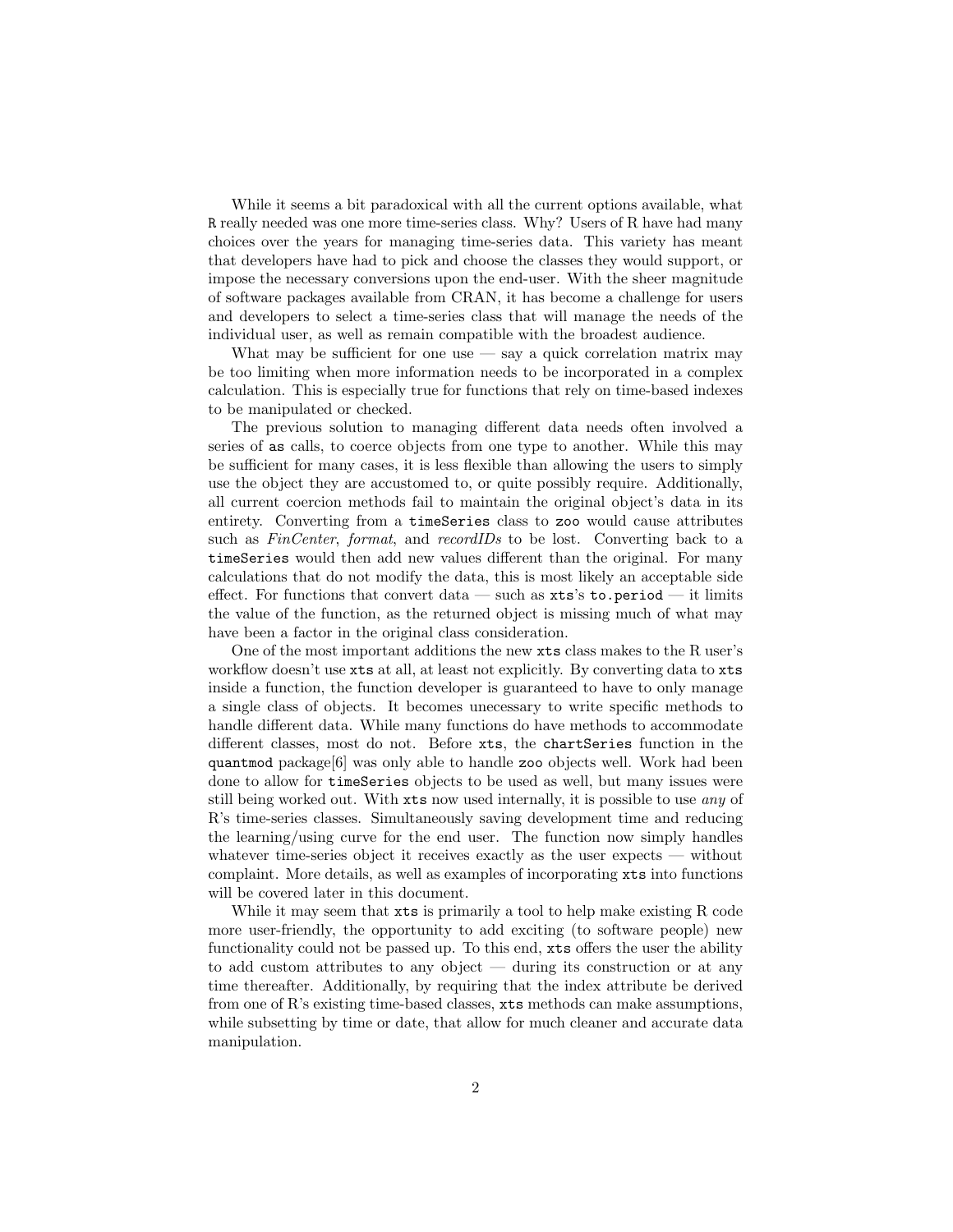The remainder of this introduction will examine what an xts object consists of and its basic usage, explain how developing with xts can save package development time, and finally will demonstrate how to extend the class - informally and formally.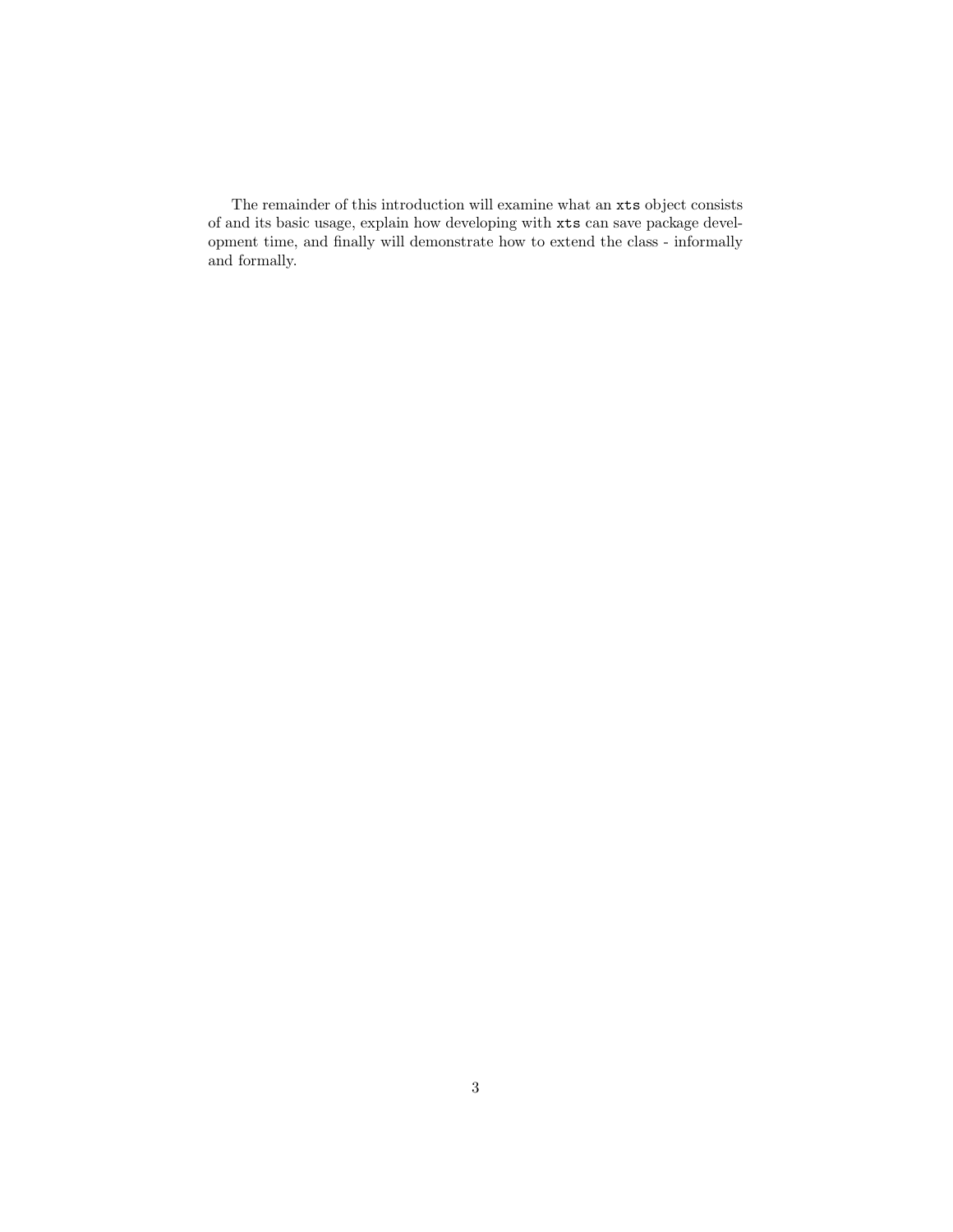# <span id="page-3-0"></span>2 The structure of xts

To understand a bit more of what an xts object can do, it may be beneficial to know what an xts object is. This section is intended to provide a quick overview of the basics of the class, as well as what features make it unique.

#### <span id="page-3-1"></span>2.1 It's a zoo in here

At the core of an xts object is a zoo object from the package of the same name. Simplified, this class contains an array of values comprising your data (often in matrix form) and an index attribute to provide information about the data's ordering. Most of the details surrounding zoo objects apply equally to xts. As it would be redundent to simply retell the excellent introductory zoo vignette, the reader is advised to read, absorb, and re-read that documentation to best understand the power of this class. The authors of the xts package recognize that zoo's strength comes from its simplicity of use, as well as its overall flexibility. What motivated the xts extension was a desire to have even more flexibility, while imposing reasonable constraints to make this class into a true time-based one.

### <span id="page-3-2"></span>2.2 xts modifications

Objects of class xts differ from objects of class zoo in three key ways: the use of formal time-based classes for indexing, internal xts properties, and perhaps most uniquely — user-added attributes.

#### True time-based indexes

To allow for functions that make use of xts objects as a general time-series object - it was necessary to impose a simple rule on the class. The index of each xts object must be of a known and supported time or date class. At present this includes any one of the following - Date, POSIXct, chron, yearmon, yearqtr, or timeDate. The relative merits of each are left to the judgement of the user, though the first three are expected to be sufficient for most applications.

#### Internal attributes: .CLASS, .ROWNAMES, etc.

In order for one major feature of the xts class to be possible - the conversion and re-conversion of classes to and from xts - certain elements must be preserved within the converted object. These are for internal use, and as such require little further explanation in an introductory document. Interested readers are invited to examine the source as well as read the developer documentation.

#### xtsAttributes

This is what makes the xts class an extensible time-series class. Arbitrary attributes may be assigned and removed from the object without causing issues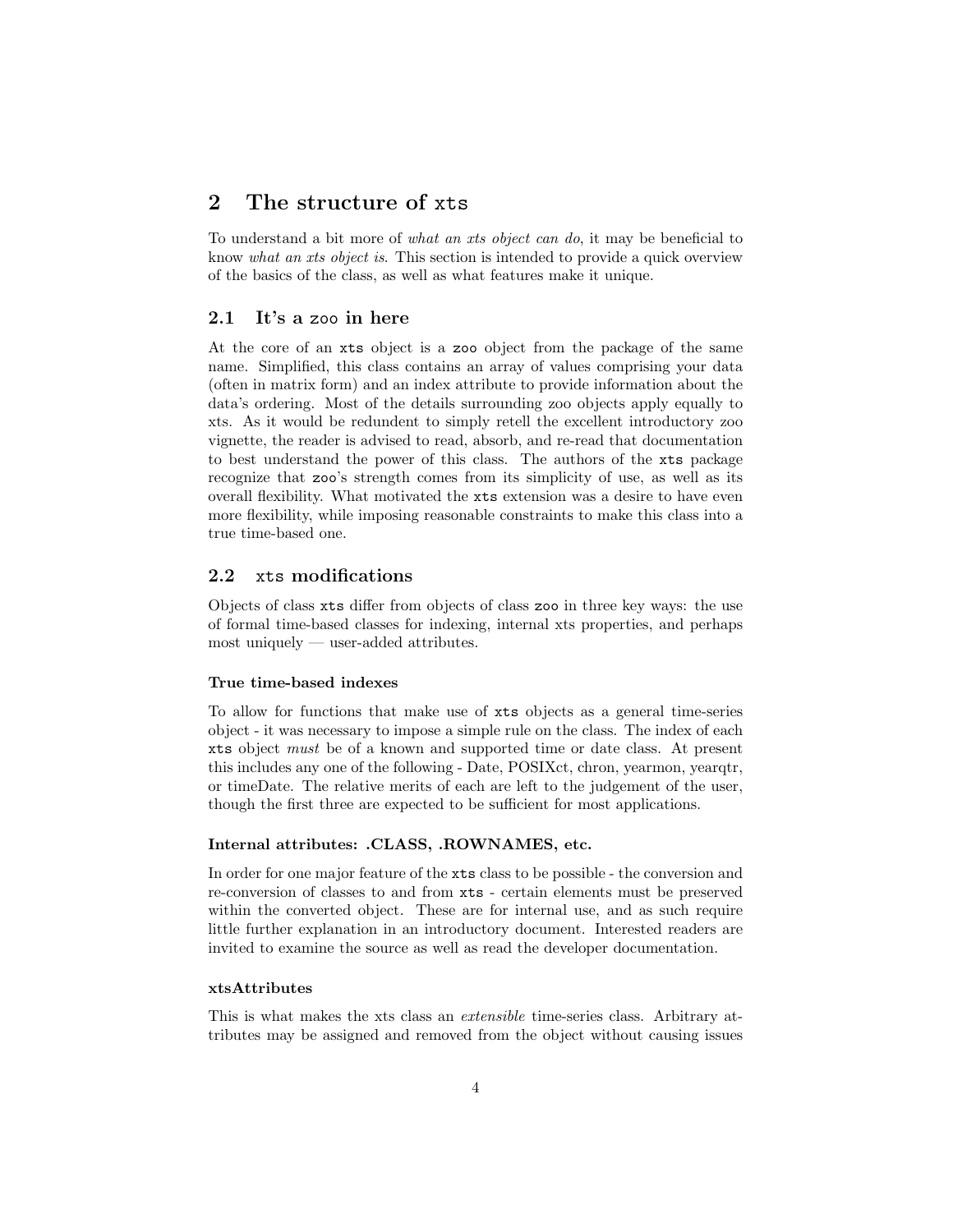with the data's display or otherwise. Additionally this is where other class specific attributes (e.g. FinCenter from timeSeries) are stored during conversion to an xts object so they may be restored with reclass.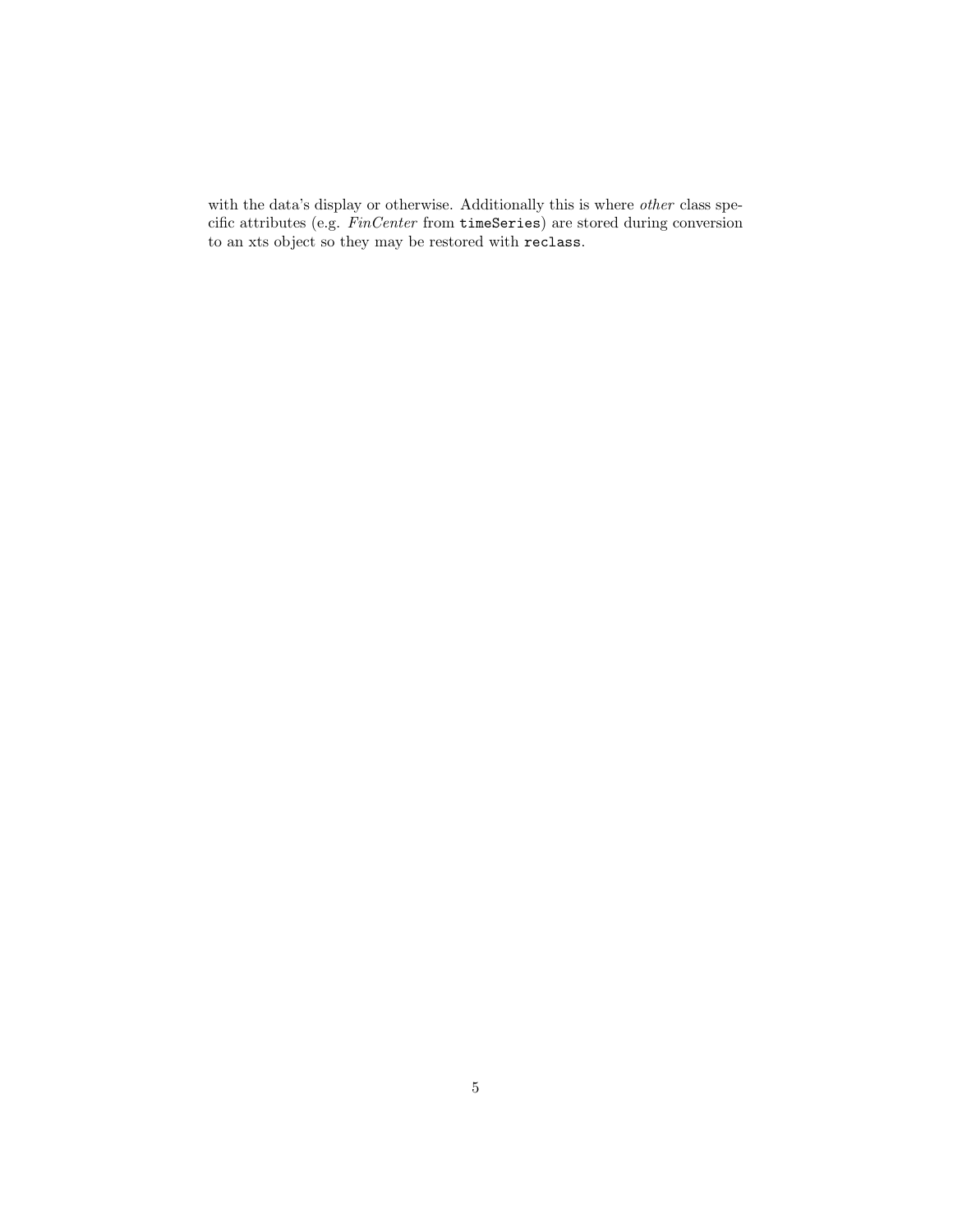## <span id="page-5-0"></span>3 Using the xts package

Just what is required to start using xts? Nothing more than a simple conversion of your current time-series data with as.xts, or the creation of a new object with the xts constructor.

### <span id="page-5-1"></span>3.1 Creating data objects: as.xts and xts

There are two equally valid mechanisms to create an xts object - coerce a supported time-series class to xts with a call to as.xts or create a new object from scratch with xts.

#### Converting your existing time-series data: as.xts

If you are already comfortable using a particular time-series class in R, you can still access the functionality of xts by converting your current objects.

Presently it is possible to convert all the major time-series like classes in R to xts. This list includes objects of class: matrix, data.frame, ts, zoo, irts, and timeSeries. The new object will maintain all the necessary information needed to reclass this object back to its original class if that is desired. Most classes after re-conversion will be identical to similar modifications on the original object, even after sub-setting or other changes while an xts object.

```
> require(xts)
> data(sample_matrix)
> class(sample_matrix)
[1] "matrix"
> str(sample_matrix)
num [1:180, 1:4] 50 50.2 50.4 50.4 50.2 ...
 - attr(*, "dimnames")=List of 2
  ..$ : chr [1:180] "2007-01-02" "2007-01-03" "2007-01-04" "2007-01-05" ...
  ..$ : chr [1:4] "Open" "High" "Low" "Close"
> matrix_xts <- as.xts(sample_matrix,dateFormat='Date')
> str(matrix_xts)
An \tilde{a}AŸxts\tilde{a}AŽ object on 2007-01-02/2007-06-30 containing:
 Data: num [1:180, 1:4] 50 50.2 50.4 50.4 50.2 ...
 - attr(*, "dimnames")=List of 2
  ..$ : NULL
  ..$ : chr [1:4] "Open" "High" "Low" "Close"
  Indexed by objects of class: [Date] TZ: UTC
 xts Attributes:
 NULL
```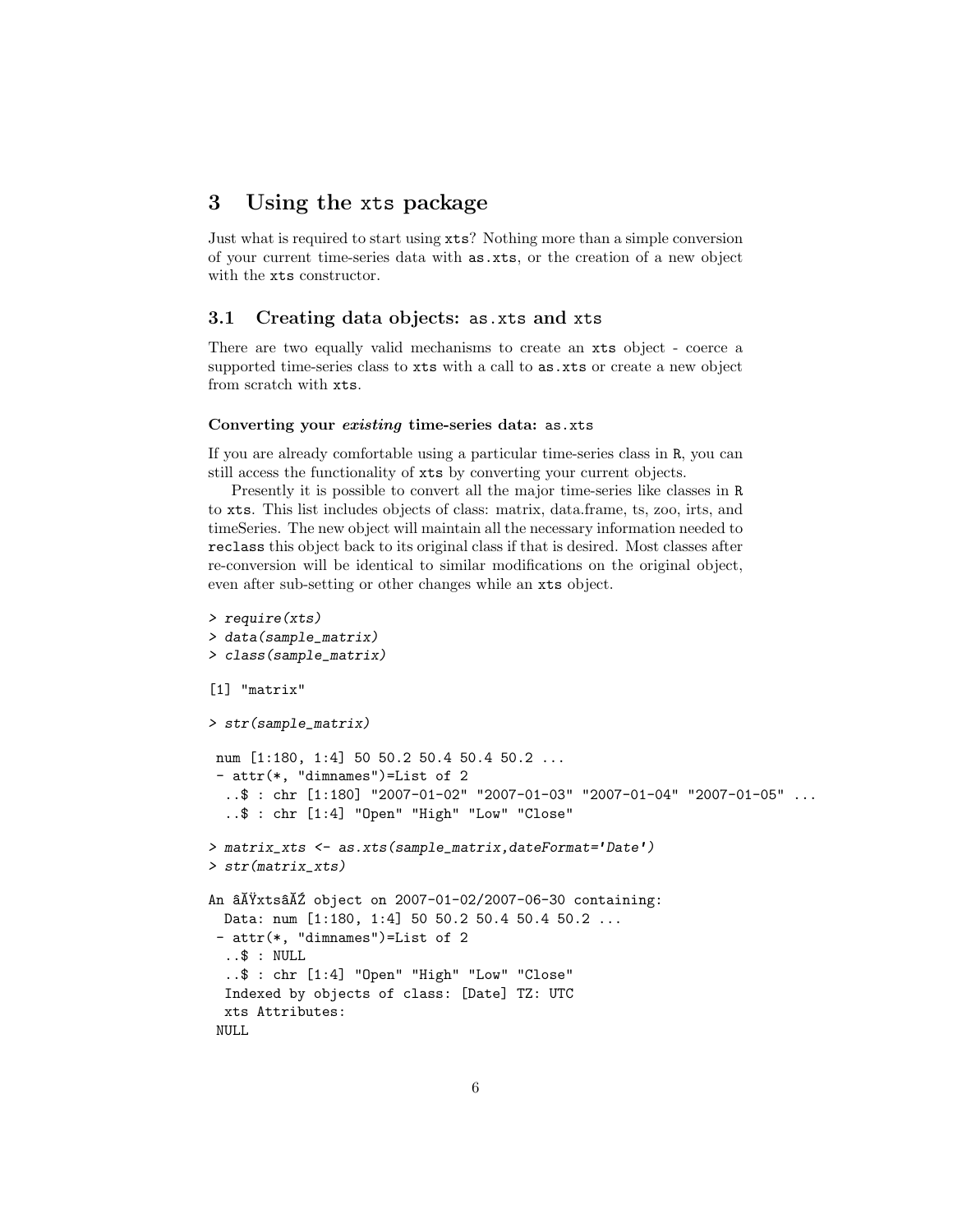```
> df_xts <- as.xts(as.data.frame(sample_matrix),
+ important='very important info!')
> str(df_xts)
An \tilde{a}AŸxts\tilde{a}AŽ object on 2007-01-02/2007-06-30 containing:
 Data: num [1:180, 1:4] 50 50.2 50.4 50.4 50.2 ...
 - attr(*, "dimnames")=List of 2
  ..$ : NULL
  ..$ : chr [1:4] "Open" "High" "Low" "Close"
  Indexed by objects of class: [POSIXct,POSIXt] TZ:
 xts Attributes:
List of 1
 $ important: chr "very important info!"
```
A few comments about the above. as.xts takes different arguments, depending on the original object to be converted. Some classes do not contain enough information to infer a time-date class. If that is the case, POSIXct is used by default. This is the case with both matrix and data.frame objects. In the preceding examples we first requested that the new date format be of type 'Date'. The second example was left to the default xts method with a custom attribute added.

#### Creating new data: the xts constructor

Data objects can also be constructed directly from raw data with the xts constructor function, in essentially the same way a zoo object is created with the exception that at present there is no equivelant zooreg class.

```
> xts(1:10, Sys.Date()+1:10)
```

```
[,1]
2018-11-06 1
2018-11-07 2
2018-11-08 3
2018-11-09 4
2018-11-10 5
2018-11-11 6
2018-11-12 7
2018-11-13 8
2018-11-14 9
2018-11-15 10
```
### <span id="page-6-0"></span>3.2 xts methods

There is a full complement of standard methods to make use of the features present in xts objects. The generic methods currently extended to xts include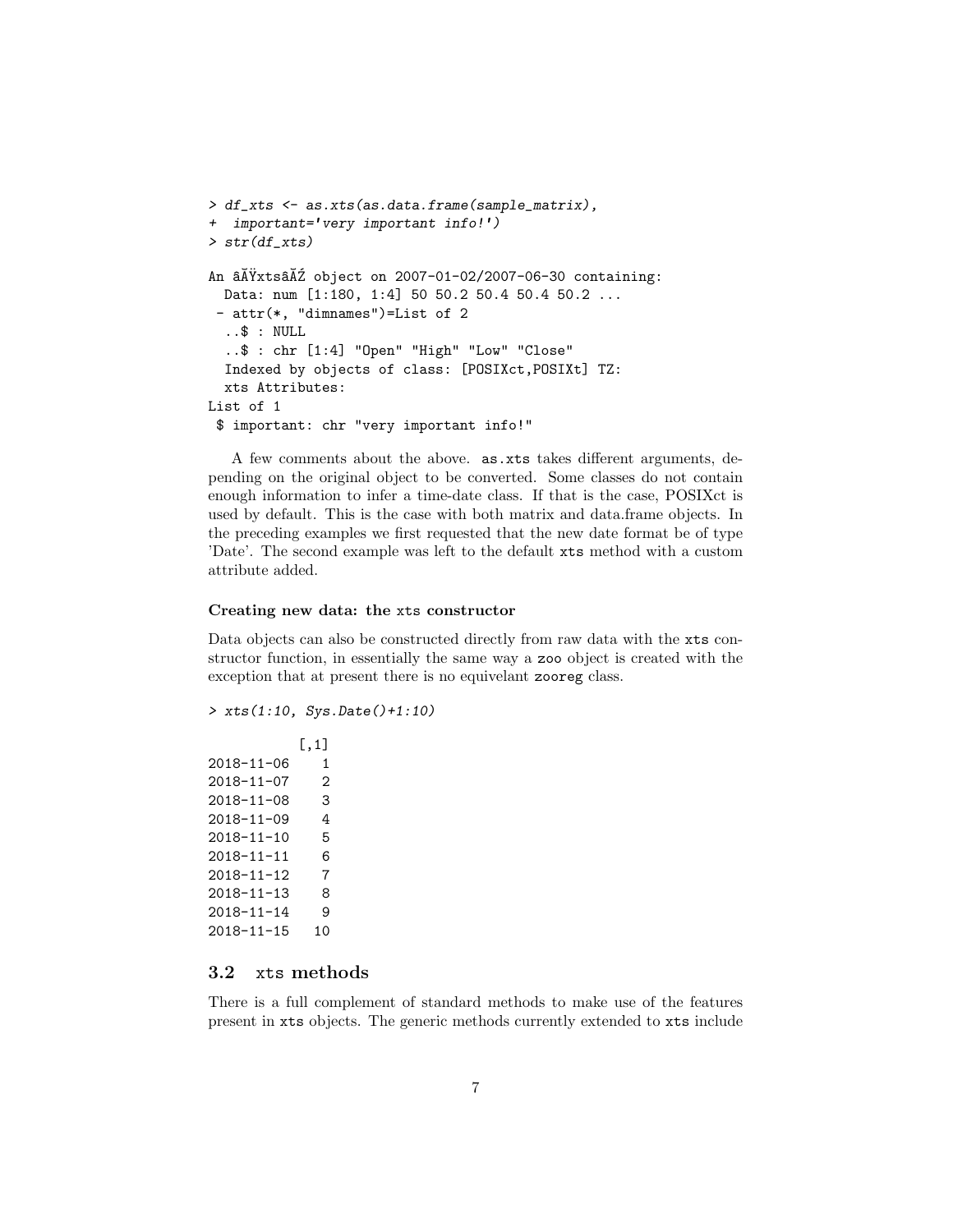"[", cbind, rbind, c, str, Ops, print, na.omit, time, index, plot and coredata. In addition, most methods that can accept zoo or matrix objects will simply work as expected.

A quick tour of some of the methods leveraged by xts will be presented here, including subsetting via "[", indexing objects with indexClass and convertIndex, and a quick look at plotting xts objects with the plot function.

#### Subsetting

The most noticable difference in the behavior of xts objects will be apparent in the use of the "[" operator. Using special notation, one can use date-like strings to extract data based on the time-index. Using increasing levels of time-detail, it is possible to subset the object by year, week, days - or even seconds.

The  $i$  (row) argument to the subset operator "[", in addition to accepting numeric values for indexing, can also be a character string, a time-based object, or a vector of either. The format must left-specified with respect to the standard ISO:8601 time format —"CCYY-MM-DD HH:MM:SS" [\[4\]](#page-21-5). This means that for one to extract a particular month, it is necesssary to fully specify the year as well. To identify a particular hour, say all observations in the eighth hour on January 1, 2007, one would likewise need to include the full year, month and day - e.g. "2007-01-01 08".

It is also possible to explicitly request a range of times via this index-based subsetting, using the ISO-recommended "/" as the range seperater. The basic form is "from/to", where both from and to are optional. If either side is missing, it is interpretted as a request to retrieve data from the beginning, or through the end of the data object.

Another benefit to this method is that exact starting and ending times need not match the underlying data - the nearest available observation will be returned that is within the requested time period.

The following example shows how to extract the entire month of March 2007 - without having to manually identify the index positions or match the underlying index type. The results have been abbreviated to save space.

#### > matrix\_xts['2007-03']

Open High Low Close 2007-03-01 50.81620 50.81620 50.56451 50.57075 2007-03-02 50.60980 50.72061 50.50808 50.61559 2007-03-03 50.73241 50.73241 50.40929 50.41033 2007-03-04 50.39273 50.40881 50.24922 50.32636 2007-03-05 50.26501 50.34050 50.26501 50.29567

...

Now extract all the data from the beginning through January 7, 2007.

> matrix\_xts['/2007-01-07']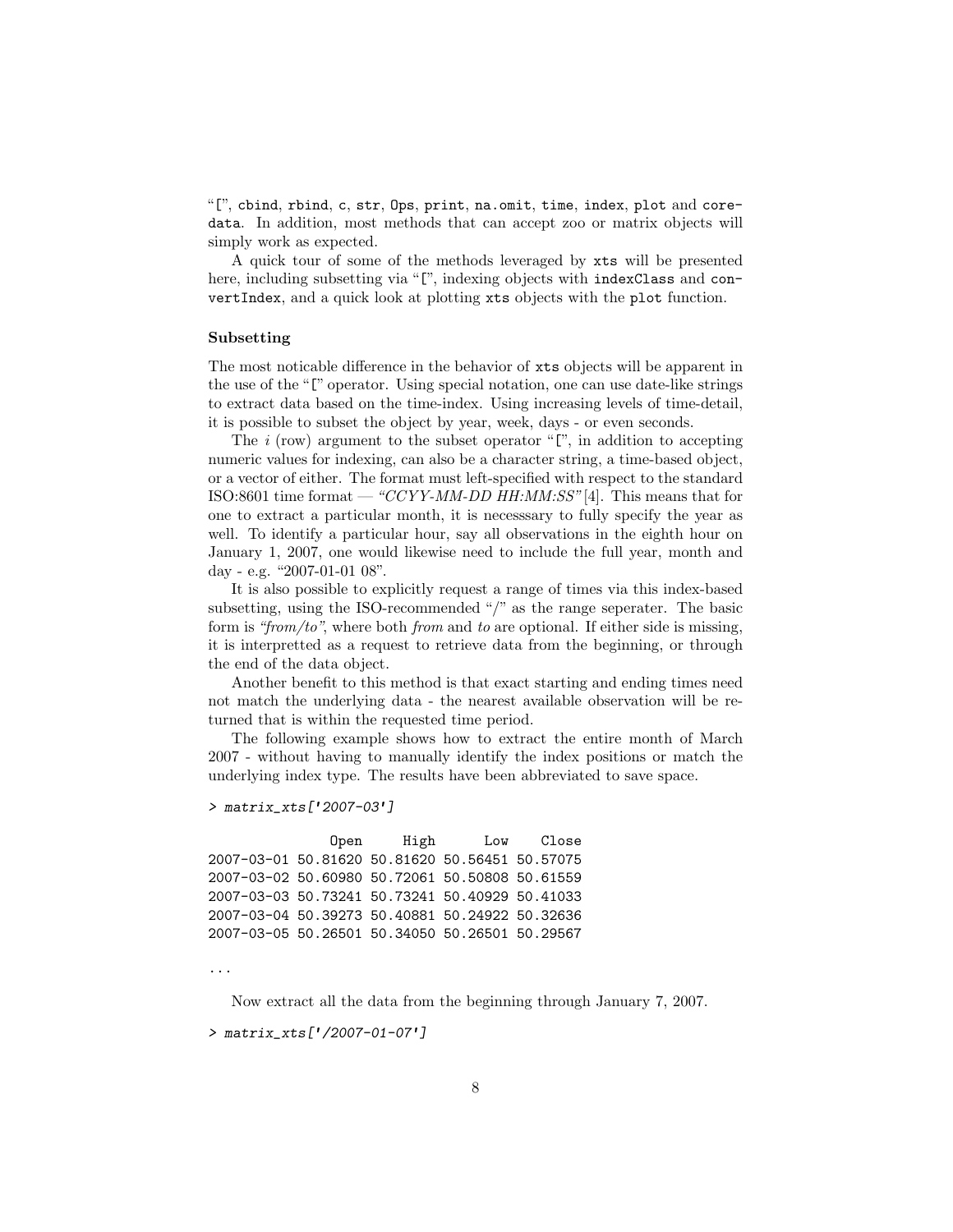Open High Low Close 2007-01-02 50.03978 50.11778 49.95041 50.11778 2007-01-03 50.23050 50.42188 50.23050 50.39767 2007-01-04 50.42096 50.42096 50.26414 50.33236 2007-01-05 50.37347 50.37347 50.22103 50.33459 2007-01-06 50.24433 50.24433 50.11121 50.18112 2007-01-07 50.13211 50.21561 49.99185 49.99185

Additional xts tools providing subsetting are the first and last functions. In the spirit of head and tail from the utils recommended package, they allow for string based subsetting, without forcing the user to conform to the specifics of the time index, similar in usage to the  $by$  arguments of aggregate.zoo and seq.POSIXt.

Here is the first 1 week of the data

```
> first(matrix_xts,'1 week')
```
Open High Low Close 2007-01-02 50.03978 50.11778 49.95041 50.11778 2007-01-03 50.23050 50.42188 50.23050 50.39767 2007-01-04 50.42096 50.42096 50.26414 50.33236 2007-01-05 50.37347 50.37347 50.22103 50.33459 2007-01-06 50.24433 50.24433 50.11121 50.18112 2007-01-07 50.13211 50.21561 49.99185 49.99185

...and here is the first 3 days of the last week of the data.

> first(last(matrix\_xts,'1 week'),'3 days')

Open High Low Close 2007-06-25 47.20471 47.42772 47.13405 47.42772 2007-06-26 47.44300 47.61611 47.44300 47.61611 2007-06-27 47.62323 47.71673 47.60015 47.62769

#### Indexing

While the subsetting ability of the above makes exactly which time-based class you choose for your index a bit less relevant, it is none-the-less a factor that is beneficial to have control over.

To that end, xts provides facilities for indexing based on any of the current time-based classes. These include Date, POSIXct, chron, yearmon, yearqtr, and timeDate. The index itself may be accessed via the zoo generics extended to  $xts$  — index and the replacement function index $\leftarrow$ .

It is also possible to directly query and set the index class of an xts object by using the respective functions indexClass and indexClass<-. Temporary conversion, resulting in a new object with the requested index class, can be accomplished via the convertIndex function.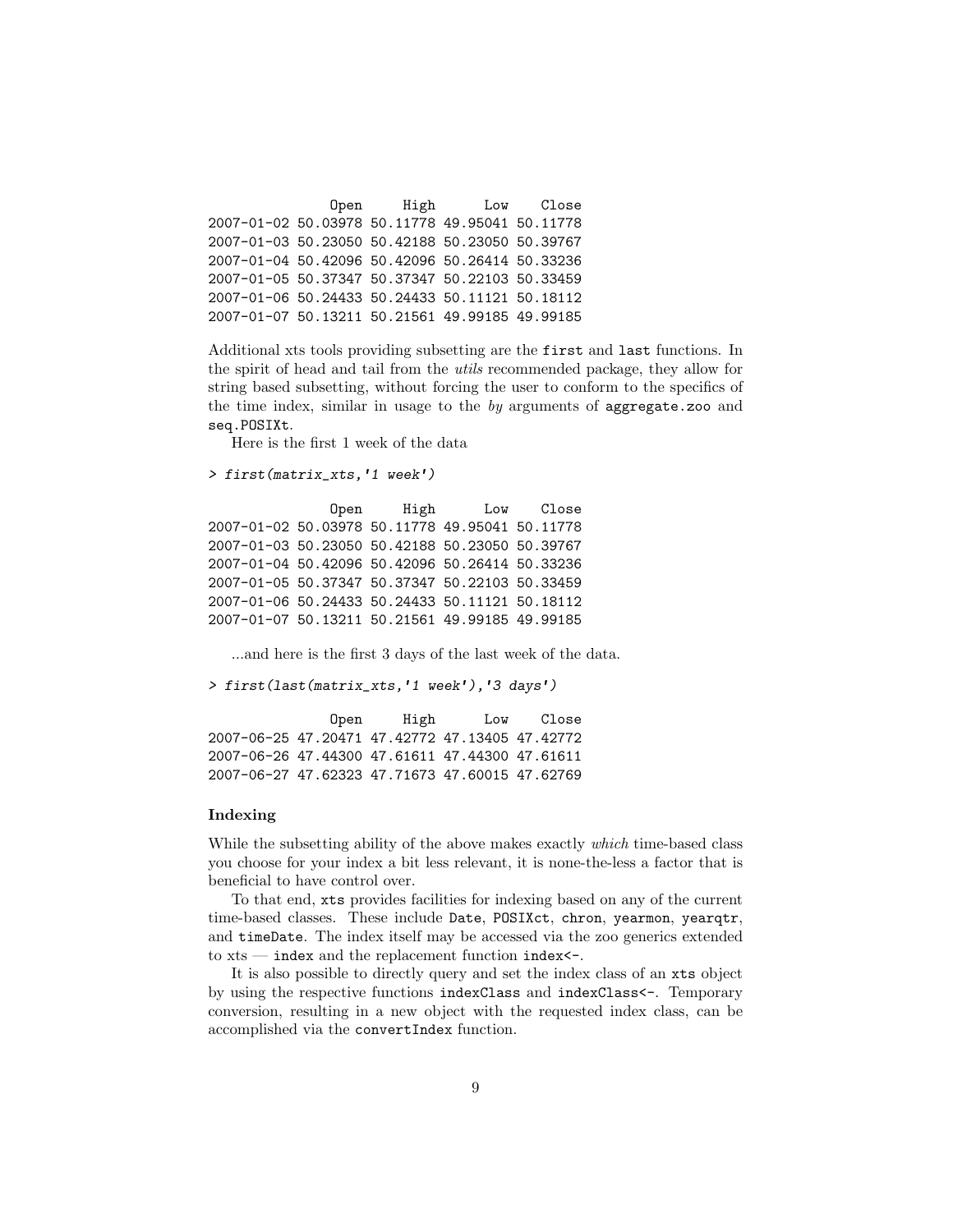- > indexClass(matrix\_xts)
- [1] "Date"
- > indexClass(convertIndex(matrix\_xts,'POSIXct'))
- [1] "POSIXct" "POSIXt"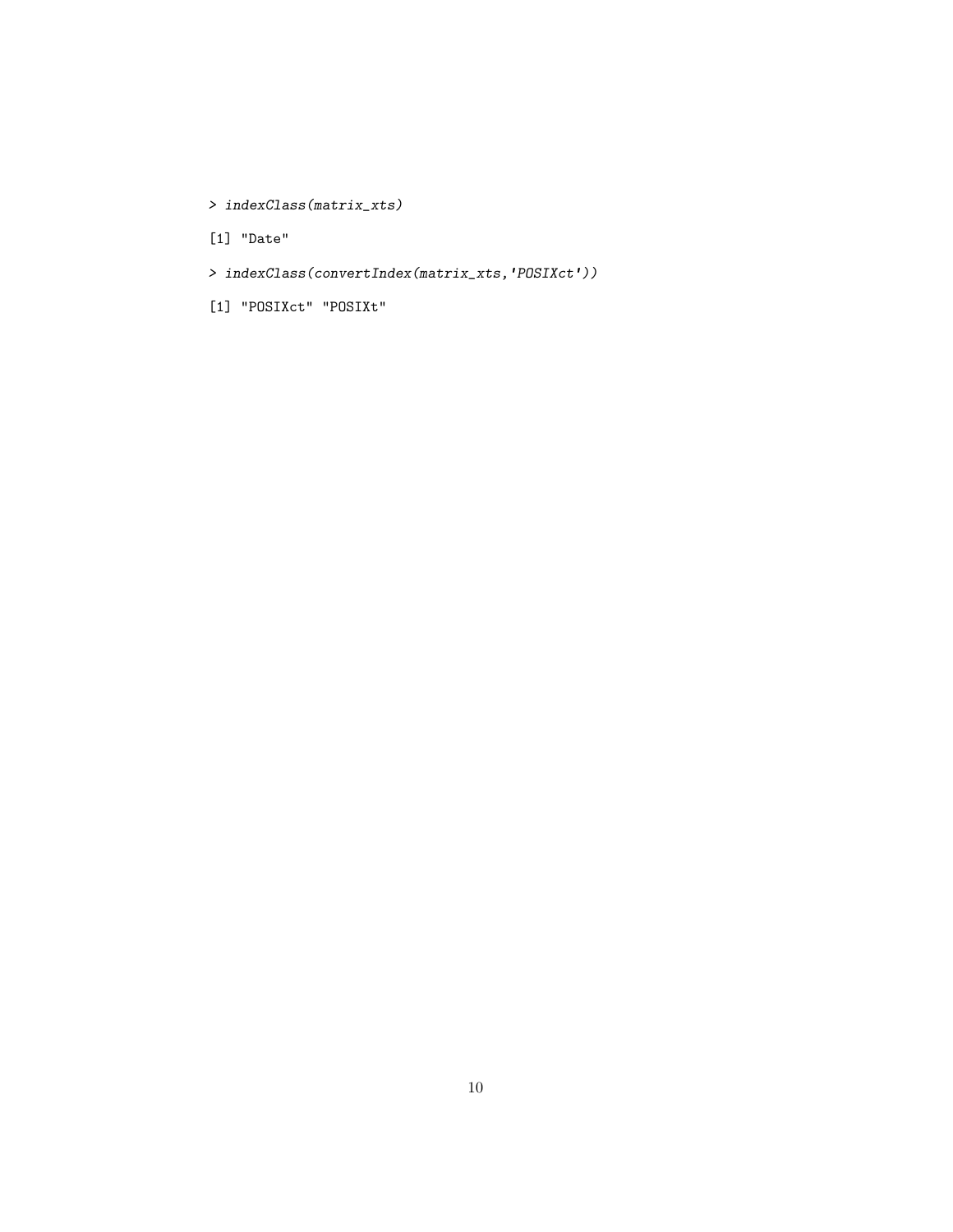#### Plotting

The use of time-based indexes within xts allows for assumptions to be made regarding the x-axis of plots. The plot method makes use of the xts function axTicksByTime, which heuristically identifies suitable tickmark locations for printing given a time-based object.

When axTickByTime is called with its ticks.on argument set to "auto", the result is a vector of suitably chosen tickmark locations. One can also specify the specific points to use by passing a character string to the argument indicating which time period to create tickmarks on.

```
> axTicksByTime(matrix_xts, ticks.on='months')
```
Jan 02\n2007 Feb 01\n2007 Mar 01\n2007 Apr 01\n2007 May 01\n2007 Jun 01\n2007 1 31 59 90 120 151 Jun 30\n2007 180

A simple example of the plotting functionality offered by this labelling can be seen here:

> plot(matrix\_xts[,1],major.ticks='months',minor.ticks=FALSE,main=NULL,col=3)



#### <span id="page-10-0"></span>3.3 Restoring the original class - reclass  $\&$  Reclass

By now you may be interested in some of the xts functionality presented, and wondering how to incorporate it into a current workflow — but not yet ready to commit to using it exclusively.

If it is desirable to only use the subsetting tools for instance, a quick conversion to xts via as.xts will allow full access to the above subsetting tools. When it is then necessary to continue your analysis using the original class, it is as simple as calling the function reclass to return the object to its original class.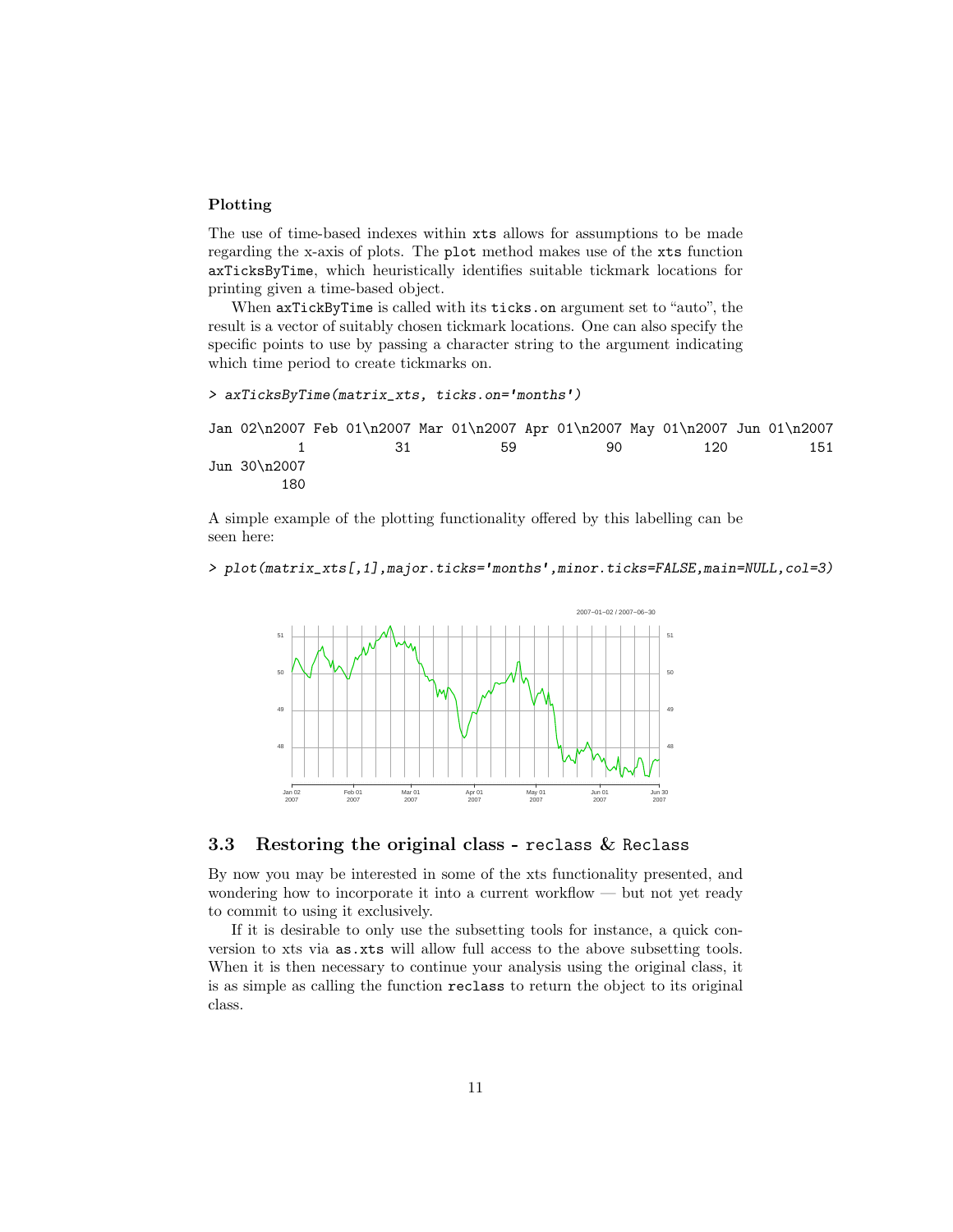(Re)converting classes manually: reclass

```
> # using xts-style subsetting doesn't work on non-xts objects
> sample_matrix['2007-06']
[1] NA
> # convert to xts to use time-based subsetting
> str(as.xts(sample_matrix)['2007-06'])
An \tilde{A}Yxts\tilde{A}Z object on 2007-06-01/2007-06-30 containing:
  Data: num [1:30, 1:4] 47.7 47.6 47.7 47.5 47.4 ...
 - attr(*, "dimnames")=List of 2
  ..$ : NULL
  ..$ : chr [1:4] "Open" "High" "Low" "Close"
  Indexed by objects of class: [POSIXct,POSIXt] TZ:
  xts Attributes:
 NULL.
> # reclass to get to original class back
> str(reclass(as.xts(sample_matrix)['2007-06']))
An \tilde{a}X\tilde{Y}xts\tilde{a}X\tilde{Z} object on 2007-06-01/2007-06-30 containing:
  Data: num [1:30, 1:4] 47.7 47.6 47.7 47.5 47.4 ...
 - attr(*, "dimnames")=List of 2
  ..$ : NULL
  ..$ : chr [1:4] "Open" "High" "Low" "Close"
  Indexed by objects of class: [POSIXct,POSIXt] TZ:
  xts Attributes:
 NULL
```
This differs dramatically from the standard as.\*\*\*\*\* conversion though. Internally, key attributes of your original data object are preserved and adjusted to assure that the process introduces no changes other than those requested. Think of it as a smart as.

Behind the scenes, reclass has enormous value in functions that convert all incoming data to xts for simplified processing. Often it is necessary to return an object back to the user in the class he is expecting — following the principal of least surprise. It is in these circumstances where reclass can turn hours of tedious development into mere minutes per function. More details on the details of using this functionality for developers will be covered in section [4,](#page-16-0) Developing with xts.

A user friendly interface of this reclass functionality, though implicit, is available in the Reclass function. It's purpose is to make it easy to preserve an object's attributes after calling a function that is not programmed to be aware of your particular class.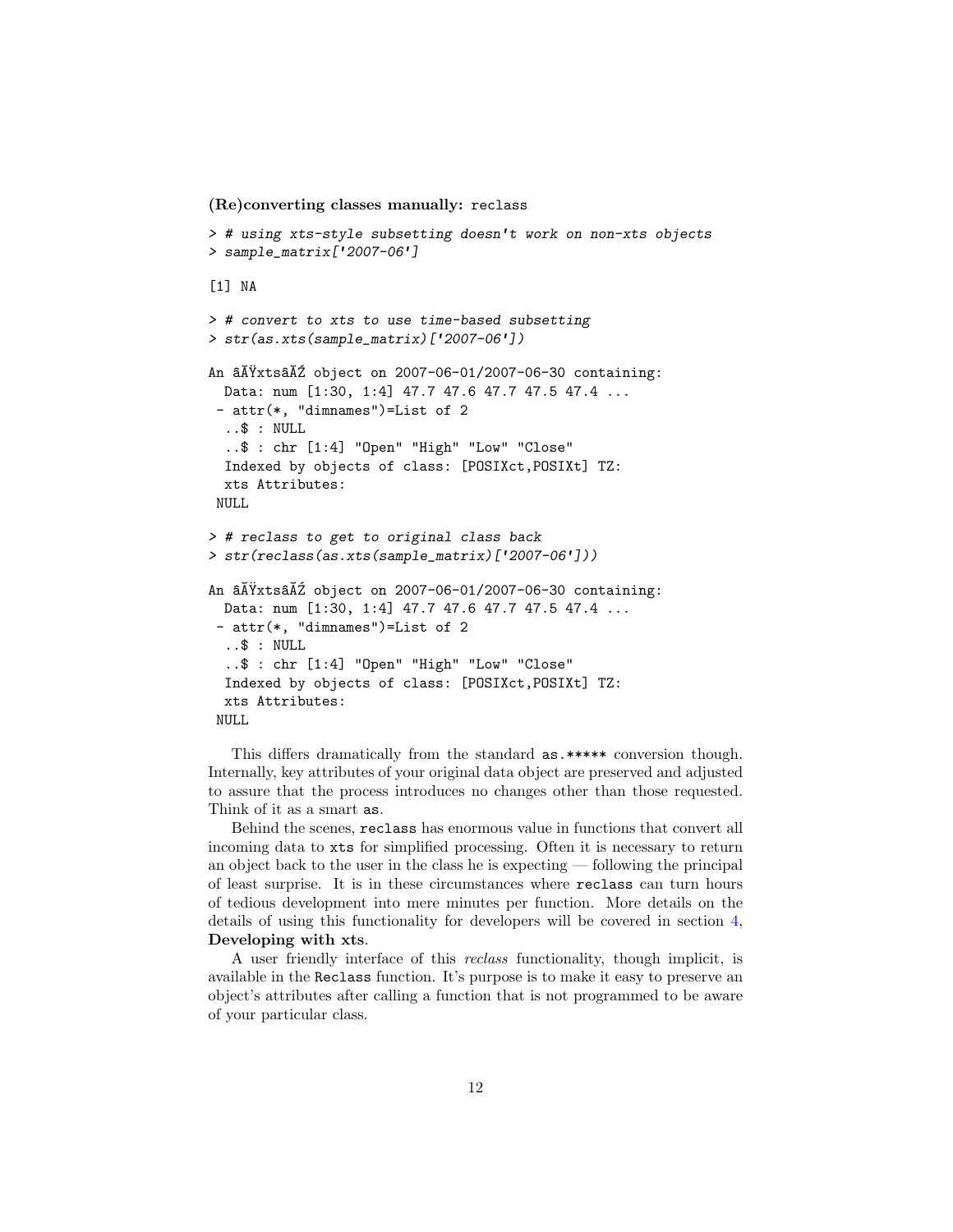#### Letting xts handle the details: Reclass

If the function you require does not make use of reclass internally, it may still be possible to let xts convert and reconvert your time-based object for you. The caveat here is that the object returned:

- must be of the same length as the first argument to the function.
- intended to be coerced back to the class of the first argument

Simply wrapping the function that meets these criteria in Reclass will result in an attempt to coerce the returned output of the function

```
> z <- zoo(1:10,Sys.Date()+1:10)
> # filter converts to a ts object - and loses the zoo class
>(zf <- filter(z, 0.2))Time Series:
Start = 17841
End = 17850
Frequency = 1
 [1] 0.2 0.4 0.6 0.8 1.0 1.2 1.4 1.6 1.8 2.0
> class(zf)
[1] "ts"
> # using Reclass, the zoo class is preserved
> (zf <- Reclass(filter(z, 0.2)))
2018-11-06 2018-11-07 2018-11-08 2018-11-09 2018-11-10 2018-11-11 2018-11-12
      0.2 0.4 0.6 0.8 1.0 1.2 1.4
2018-11-13 2018-11-14 2018-11-15
      1.6 1.8 2.0
> class(zf)
[1] "zoo"
```
The Reclass function is still a bit experimental, and will certainly improve in time, but for now provides at least an alternative option to maintain your object's class and attributes when the function you require can't on its own.

### <span id="page-12-0"></span>3.4 Additional time-based tools

In addition to the core xts tools covered above, there are more functions that are included in xts to make the process of dealing with time-series data easier. Some of these have been moved from the package quantmod to xts to make it easier to use them within other applications.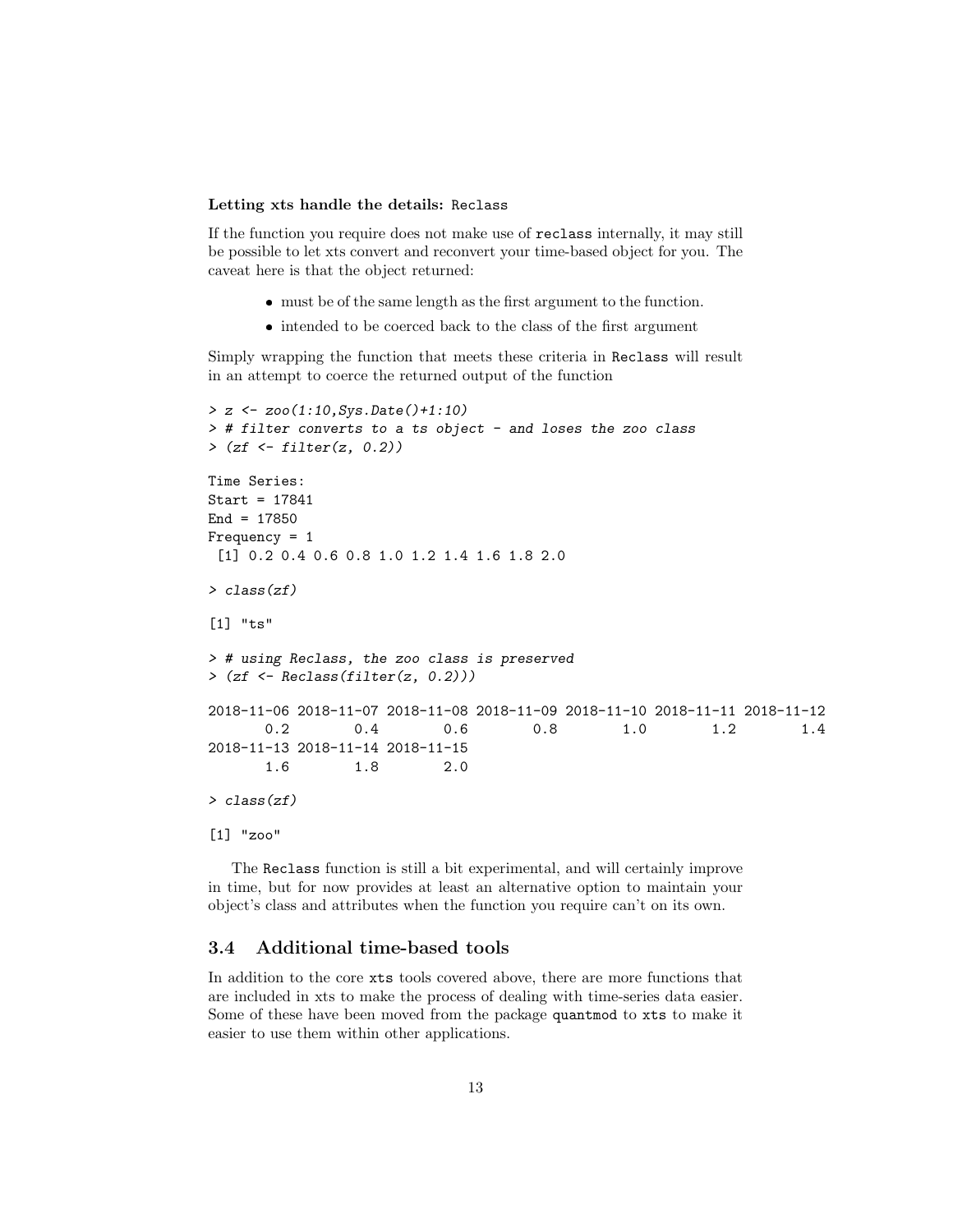#### Calculate periodicity

The periodicity function provides a quick summary as to the underlying periodicity of most time-series like objects. Primarily a wrapper to difftime it provides a quick and concise summary of your data.

```
> periodicity(matrix_xts)
```
Daily periodicity from 2007-01-02 to 2007-06-30

#### Find endpoints by time

Another common issue with time-series data is identifying the endpoints with respect to time. Often it is necessary to break data into hourly or monthly intervals to calculate some statistic. A simple call to endpoints offers a quick vector of values suitable for subsetting a dataset by. Note that the first element it zero, which is used to delineate the end.

```
> endpoints(matrix_xts,on='months')
```
[1] 0 30 58 89 119 150 180

> endpoints(matrix\_xts,on='weeks')

[1] 0 6 13 20 27 34 41 48 55 62 69 76 83 90 97 104 111 118 125 [20] 132 139 146 153 160 167 174 180

#### Change periodicity

One of the most ubiquitous type of data in finance is OHLC data (Open-High-Low-Close). Often is is necessary to change the periodicity of this data to something coarser - e.g. take daily data and aggregate to weekly or monthly. With to.period and related wrapper functions it is a simple proposition.

```
> to.period(matrix_xts,'months')
```

|                  |          |          |          | matrix_xts.Open matrix_xts.High matrix_xts.Low matrix_xts.Close |
|------------------|----------|----------|----------|-----------------------------------------------------------------|
| $2007 - 01 - 31$ | 50.03978 | 50.77336 | 49.76308 | 50.22578                                                        |
| $2007 - 02 - 28$ | 50.22448 | 51.32342 | 50.19101 | 50.77091                                                        |
| $2007 - 03 - 31$ | 50.81620 | 50.81620 | 48.23648 | 48.97490                                                        |
| $2007 - 04 - 30$ | 48.94407 | 50.33781 | 48.80962 | 49.33974                                                        |
| $2007 - 05 - 31$ | 49.34572 | 49.69097 | 47.51796 | 47.73780                                                        |
| $2007 - 06 - 30$ | 47.74432 | 47.94127 | 47.09144 | 47.76719                                                        |

> periodicity(to.period(matrix\_xts,'months'))

Monthly periodicity from 2007-01-31 to 2007-06-30

```
> # changing the index to something more appropriate
```
> to.monthly(matrix\_xts)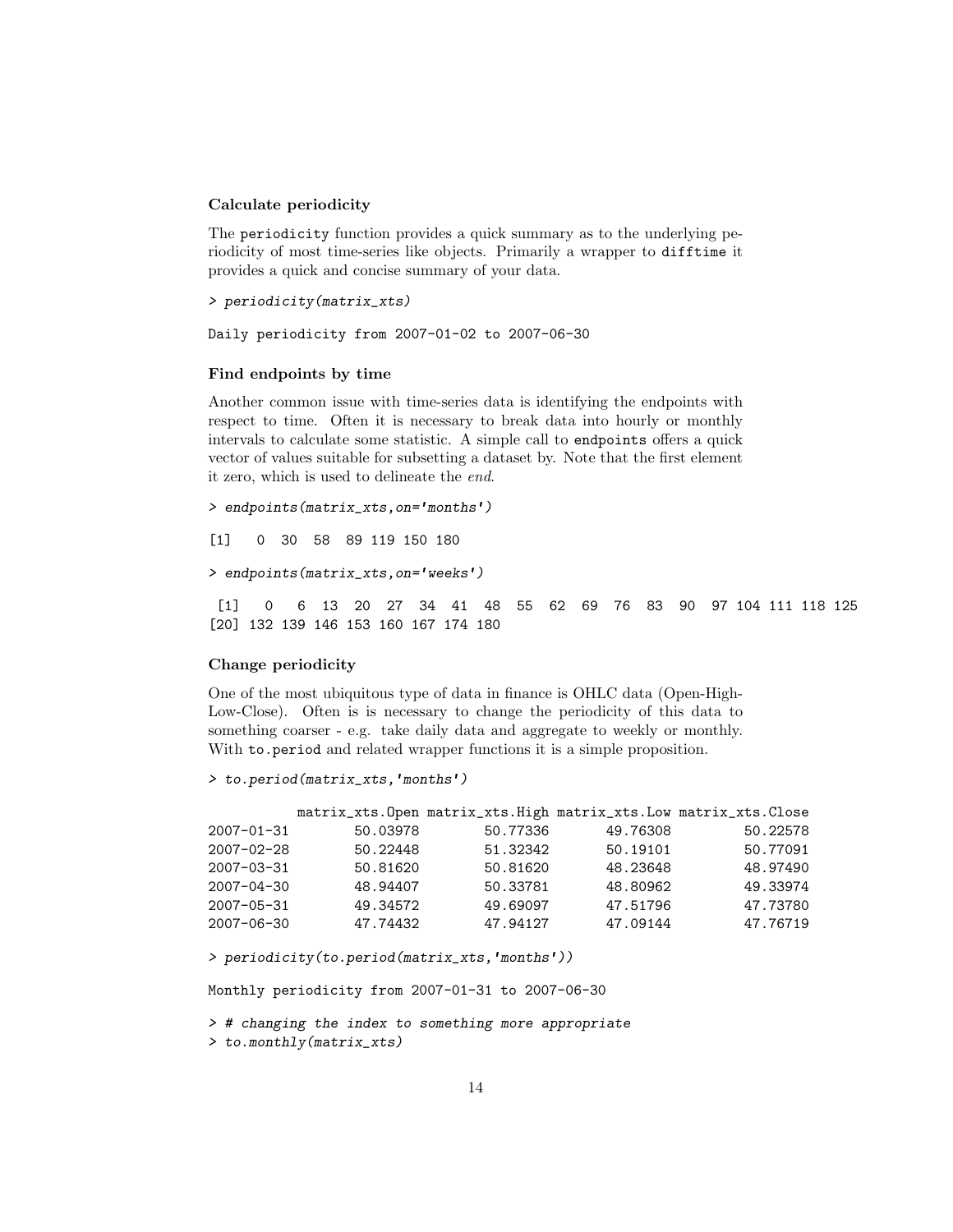|          |          |          |          | matrix_xts. Open matrix_xts. High matrix_xts. Low matrix_xts. Close |
|----------|----------|----------|----------|---------------------------------------------------------------------|
| Jan 2007 | 50.03978 | 50.77336 | 49.76308 | 50.22578                                                            |
| Feb 2007 | 50.22448 | 51.32342 | 50.19101 | 50.77091                                                            |
| Mar 2007 | 50.81620 | 50.81620 | 48.23648 | 48.97490                                                            |
| Apr 2007 | 48.94407 | 50.33781 | 48.80962 | 49.33974                                                            |
| May 2007 | 49.34572 | 49.69097 | 47.51796 | 47.73780                                                            |
| Jun 2007 | 47.74432 | 47.94127 | 47.09144 | 47.76719                                                            |

The to.monthly wrapper automatically requests that the returned object have an index/rownames using the yearmon class. With the indexAt argument it is possible to align most series returned to the end of the period, the beginning of the period, or the first or last observation of the period — even converting to something like yearmon is supported. The online documentation provides more details as to additional arguments.

#### Periodically apply a function

Often it is desirable to be able to calculate a particular statistic, or evaluate a function, over a set of non-overlapping time periods. With the period.apply family of functions it is quite simple.

The following examples illustrate a simple application of the max function to our example data.

```
> # the general function, internally calls sapply
> period.apply(matrix_xts[,4],INDEX=endpoints(matrix_xts),FUN=max)
              Close
2007-01-31 50.67835
2007-02-28 51.17899
2007-03-31 50.61559
2007-04-30 50.32556
2007-05-31 49.58677
2007-06-30 47.76719
> # same result as above, just a monthly interface
> apply.monthly(matrix_xts[,4],FUN=max)
              Close
2007-01-31 50.67835
2007-02-28 51.17899
2007-03-31 50.61559
2007-04-30 50.32556
2007-05-31 49.58677
2007-06-30 47.76719
> # using one of the optimized functions - about 4x faster
> period.max(matrix_xts[,4], endpoints(matrix_xts))
```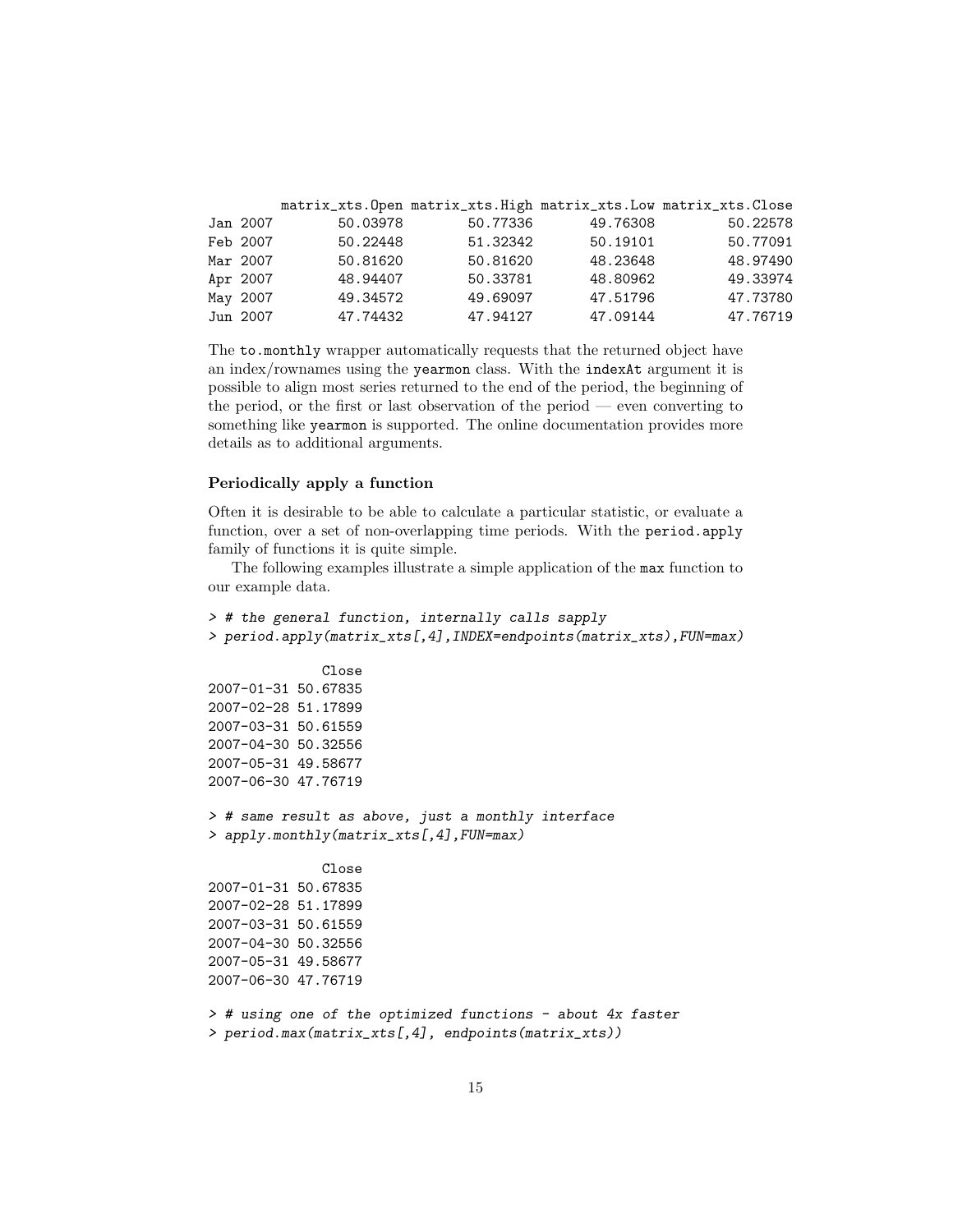[,1] 2007-01-31 50.67835 2007-02-28 51.17899 2007-03-31 50.61559 2007-04-30 50.32556 2007-05-31 49.58677 2007-06-30 47.76719

In addition to apply.monthly, there are wrappers to other common time frames including: apply.daily, apply.weekly, apply.quarterly, and apply.yearly. Current optimized functions include period.max, period.min, period.sum, and period.prod.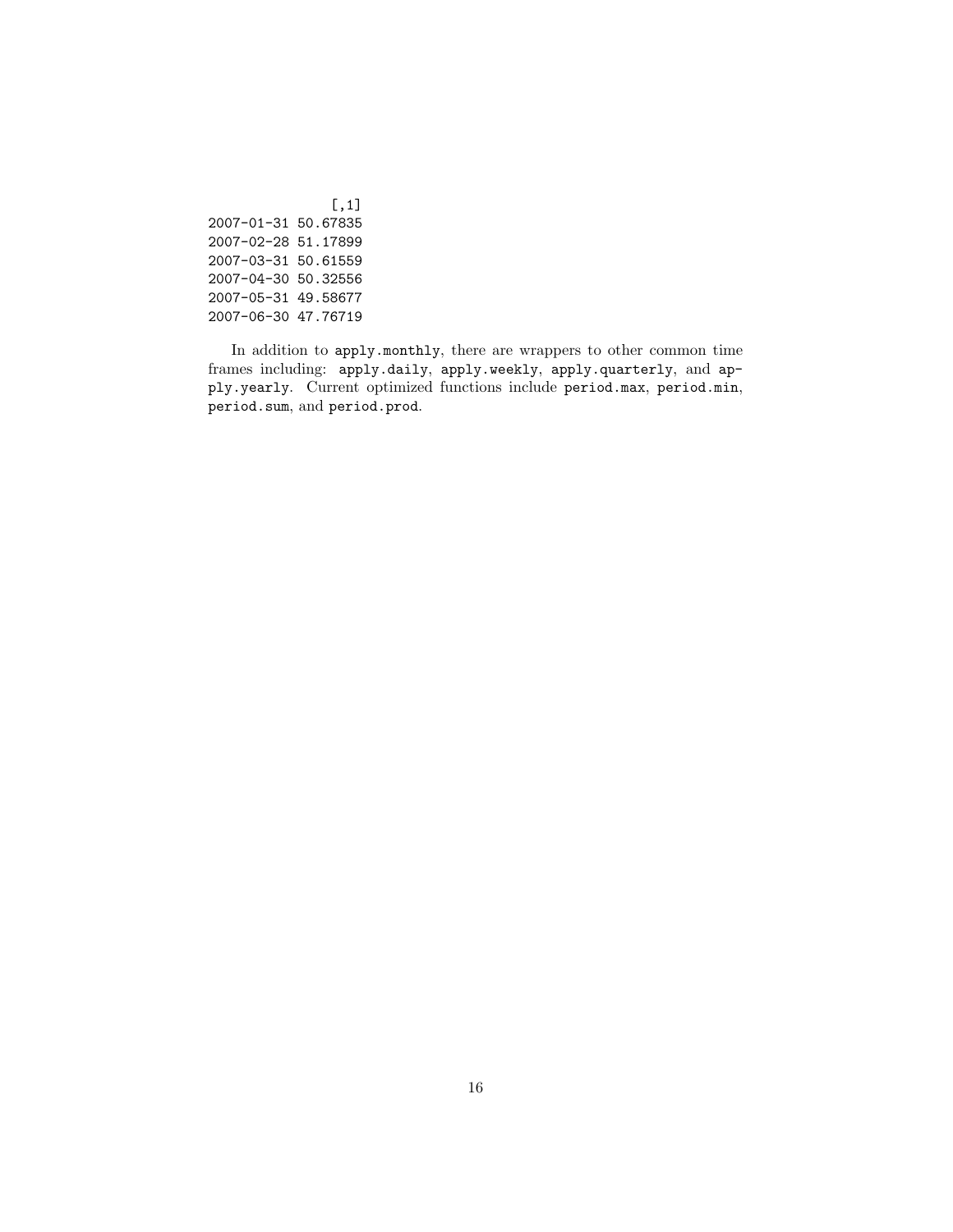# <span id="page-16-0"></span>4 Developing with xts

While the tools available to the xts *user* are quite useful, possibly greater utility comes from using xts internally as a developer. Bypassing traditional S3/S4 method dispatch and custom if-else constructs to handle different time-based classes, xts not only makes it easy to handle all supported classes in one consistent manner, it also allows the whole process to be invisible to the function user.

### <span id="page-16-1"></span>4.1 One function for all classes: try.xts

With the proliferation of data classes in R, it can be tedious, if not entirely impractical, to manage interfaces to all classes.

Not only does trying to handle every possible class present non-trivial design issues, the developer is also forced to learn and understand the nuances of up to eight or more classes. For each of these classes it is then ncessary to write and manage corresponding methods for each case.

At best, this reduces the time available to devote to core function functionality — at worst is a prime opportunity to introduce errors that inevitibly come from this massive increase in code.

The solution to this issue is to use one class internally within your package, or more generally your entire workflow. This can be accomplished in one of two ways: force your users to adopt the convention you do, or allow for multiple object classes by relying on internal code to convert to one consistent type.

Using the second approach offers the most end-user flexibility, as class conversions are no longer required simply to make use of package functionality. The user's own workflow need not be interrupted with unproductive and potentially error-prone conversions and reconversions.

Using the functionality of try.xts and reclass offered by the xts package allows the developer an opportunity to cleanly, and reliably, manage data with the least amount of code, and the least number of artificial end-user restrictions.

An example from the xts package illustrates just how simple this can be.

#### > period.apply

```
function (x, INDEX, FUN, ...)
{
    x \leftarrow try.txts(x, error = FALSE)FUN <- match.fun(FUN)
    if (!isOrdered(INDEX)) {
         INDEX <- sort(unique(INDEX))
    }
    if (INDEX[1] != 0) {
         INDEX \leftarrow c(0, INDEX)}
    if (last(INDEX) != NROW(x)) {
```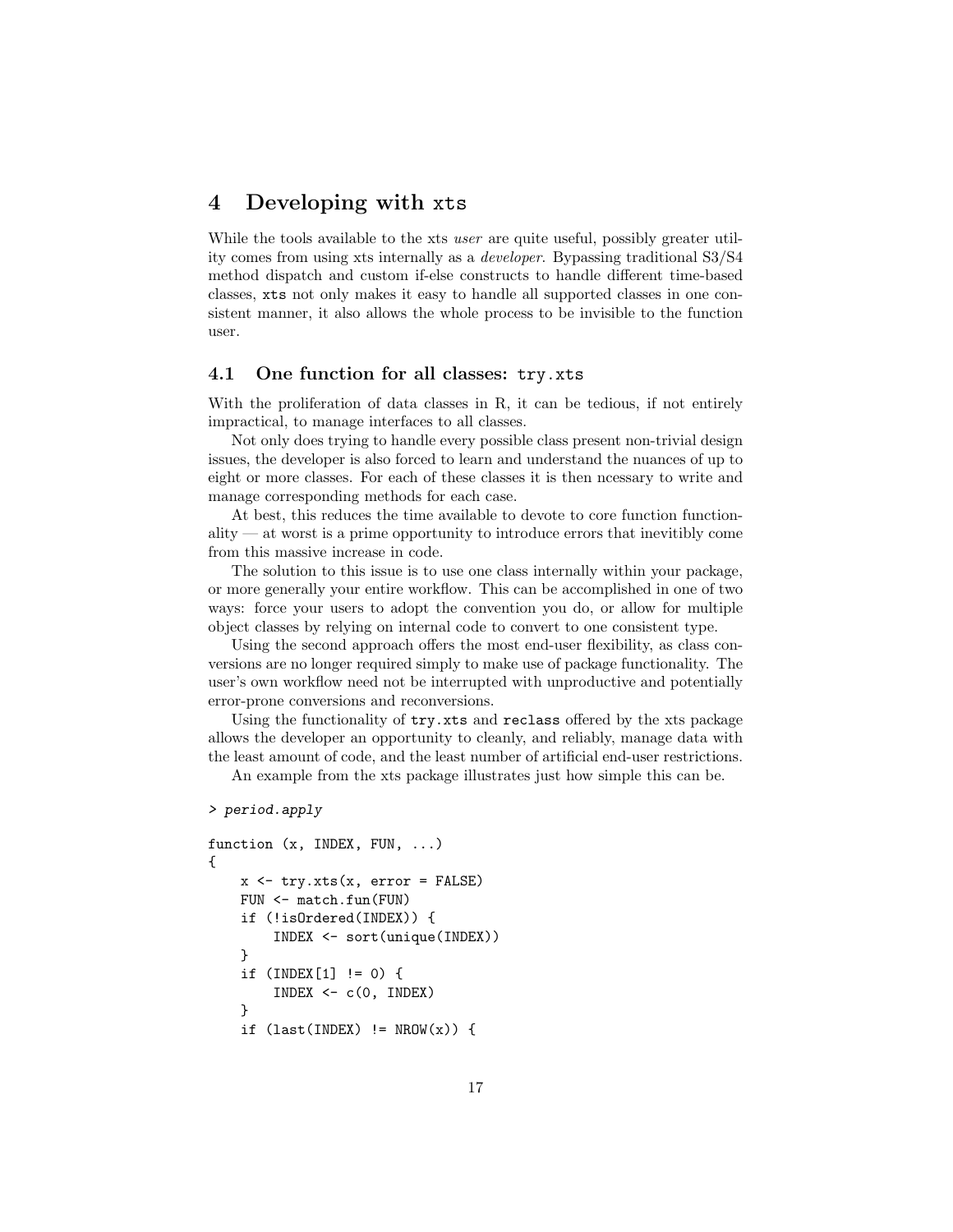```
INDEX \leftarrow c(INDEX, NROW(x))
    }
    xx <- sapply(1:(length(INDEX) - 1), function(y) {
         FUN(x[ (INDEX[y] + 1):INDEX[y + 1]], ... )})
    if (is.vector(xx))
         xx \leftarrow t(xx)xx \leftarrow t(xx)if (is.null(colnames(xx)) && NCOL(x) == NCOL(xx)\text{colnames}(xx) \leftarrow \text{colnames}(x)reclass(xx, x[INDEX])
<bytecode: 0x564c4fcf9810>
<environment: namespace:xts>
```
}

Some explanation of the above code is needed. The try.xts function takes three arguments, the first is the object that the developer is trying to convert, the second . . . is any additional arguments to the as.xts constructor that is called internally (ignore this for the most part — though it should be noted that this is an R dots argument  $\dots$ , and the third is a what the result of an error should be.

Of the three, error is probably the most useful from a design standpoint. Some functions may not be able to deal with data that isn't time-based. Simple numerical vectors might not contain enough information to be of any use. The error argument lets the developer decide if the function should be halted at this point, or continue onward. If a logical value, the result is handled by R's standard error mechanism during the try-catch block of code internal to try.xts. If error is a character string, it is returned to the standard output as the message. This allows for diagnostic messages to be fine tuned to your particular application.

The result of this call, if successful (or if error=FALSE) is an object that may be of class xts. If your function can handle either numeric data or time-based input, you can branch code here for cases you expect. If your code has been written to be more general at this point, you can simply continue with your calculations, the originally converted object will contain the information that will be required to reclass it at the end.

A note of importance here: if you are planning on returning an object that is of the original class, it is important to not modify the originally coverted object - in this case that would be the x result of the try.xts call. You will notice that the function's result is assigned to xx so as not to impact the original converted function. If this is not possible, it is recommended to copy the object first to preserve an untouched copy for use in the reclass function.

Which leads to the second part of the process of developing with xts.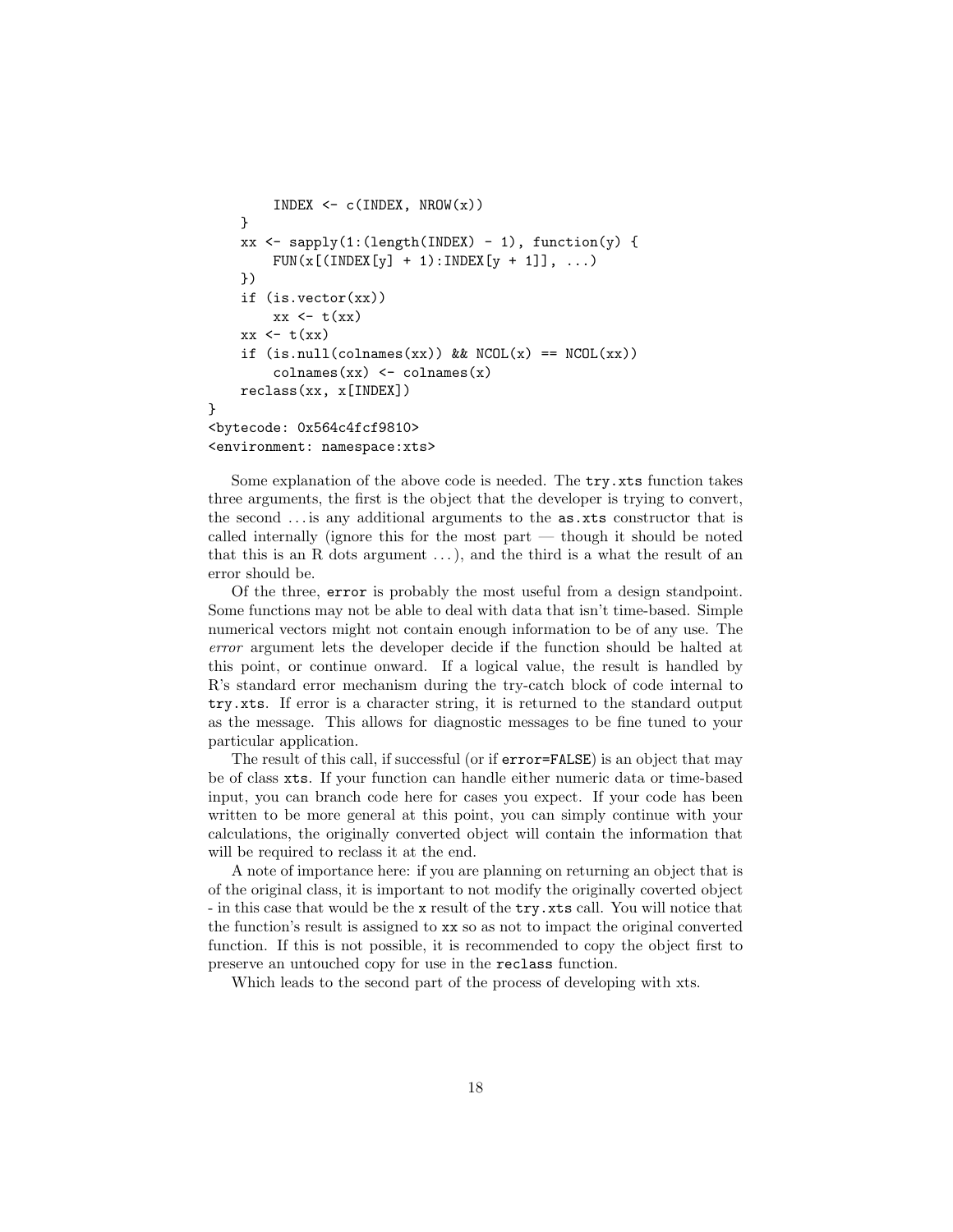#### <span id="page-18-0"></span>4.2 Returning the original class: reclass

The reclass function takes the object you are expecting to return to your user (the result of all your calculations) and optionally an xts object that was the result of the original try.xts call.

It is important to stress that the match.to object must be an untouched object returned from the try.xts call. The only exception here is when the resultant data has changed dimension — as is the case in the period.apply example. As reclass will try and convert the first argument to the orginal class of the second (the original class passed to the function), it must have the same general row dimension of the original.

A final note on using reclass. If the match.to argument is left off, the conversion will only be attempted if the object is of class xts and has a CLASS attribute that is not NULL, else the object is simply returned. Essentially if the object meant to be reconverted is already of in the form needed by the individual reclass methods, generally nothing more needs to be done by the developer.

In many cases your function does not need to return an object that is expected to be used in the same context as the original. This would be the case for functions that summarize an object, or perform some statistical analysis.

For functions that do not need the reclass functionality, a simple use of try.xts at the beginning of the function is all that is needed to make use of this single-interface tool within xts.

Further examples can be found in the xts functions periodicity and endpoints (no use of reclass), and to.period (returns an object of the original's class). The package quantmod also utilizes the try.xts functionality in its chartSeries function — allowing financial charts for all time-based classes.

Forthcoming developer documentation will examine the functions highlighted above, as well go into more detail on exceptional cases and requirements.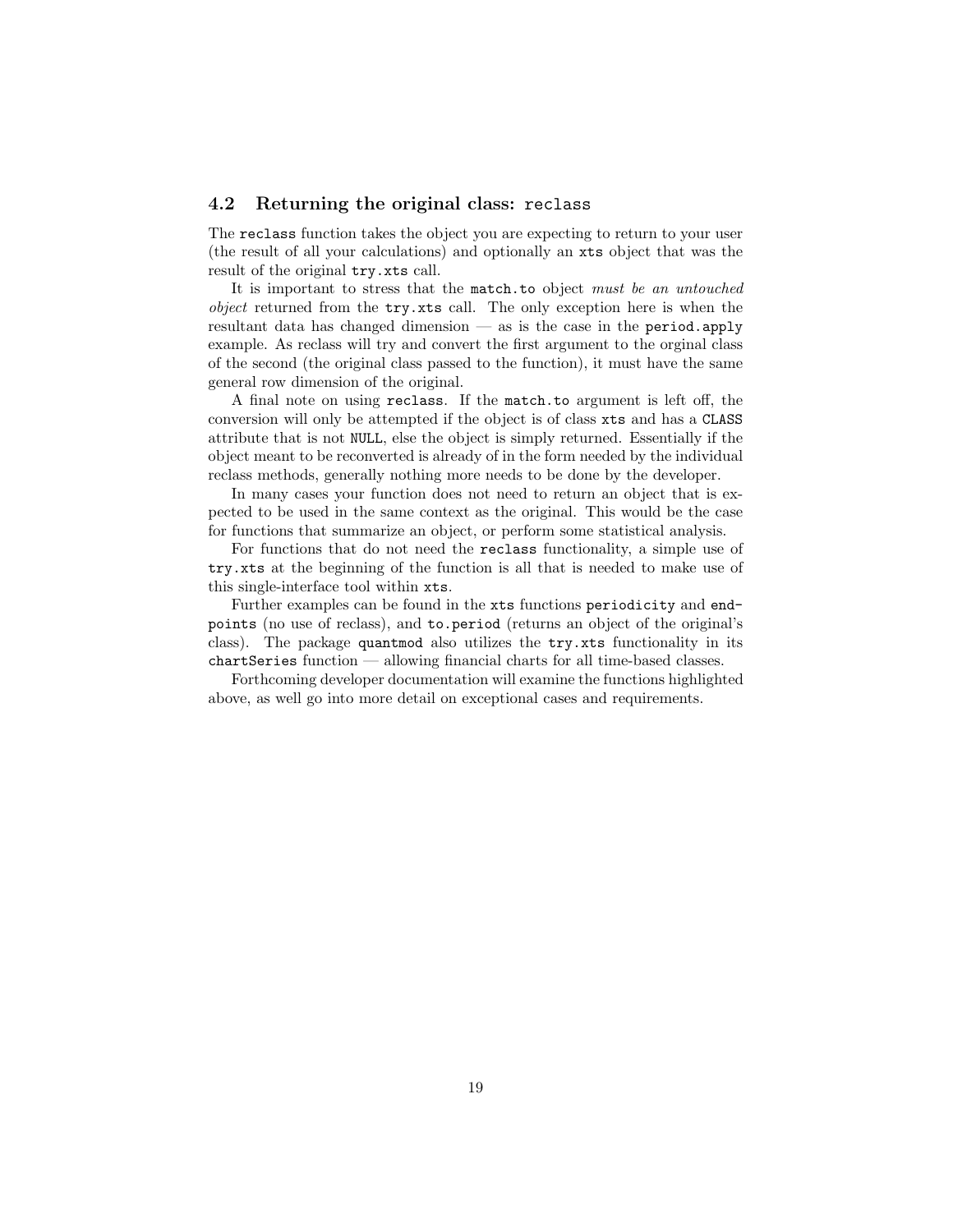# <span id="page-19-0"></span>5 Customizing and Extending xts

As extensible is in the name of the package, it is only logical that it can be extended. The two obvious mechanisms to make xts match the individual needs of a diverse user base is the introduction of custom attributes, and the idea of subclassing the entire xts class.

### <span id="page-19-1"></span>5.1 xtsAttributes

What makes an R attribute an xtsAttribute? Beyond the sematics, xtsAttributes are designed to persist once attached to an object, as well as not get in the way of other object functionality. All xtsAttributes are indeed R attributes, though the same can not be said of the reverse — all R attributes are not xtsAttributes!

Attaching arbitrary attributes to most (all?) classes other than xts will cause the attribute to be displayed during most calls that print the object. While this isn't necessarily devestating, it is often time unsightly, and sometimes even confusing to the end user (this may depend on the quality your users).

xts offers the developer and end-user the opportunity to attach attributes with a few different mechanisms - and all will be suppressed from normal view, unless specifically called upon.

What makes an xtsAttribute special is that it is principally a mechanism to store and view meta-data, that is, attributes that would be seen with a call to R's attributes.

```
> str(attributes(matrix_xts))
List of 8
$ dim : int [1:2] 180 4
$ dimnames :List of 2
  ..$ : NULL
  ..$ : chr [1:4] "Open" "High" "Low" "Close"
 $ index : num [1:180] 1.17e+09 1.17e+09 1.17e+09 1.17e+09 1.17e+09 ...
  \ldots attr(*, "tzone")= chr "UTC"
 \ldots attr(*, "tclass")= chr "Date"
 $ class : chr [1:2] "xts" "zoo"
$ .indexCLASS: chr "Date"
$ tclass : chr "Date"
 $ .indexTZ : chr "UTC"
$ tzone : chr "UTC"
> str(xtsAttributes(matrix_xts))
NULL
> # attach some attributes
> xtsAttributes(matrix_xts) <- list(myattr="my meta comment")
```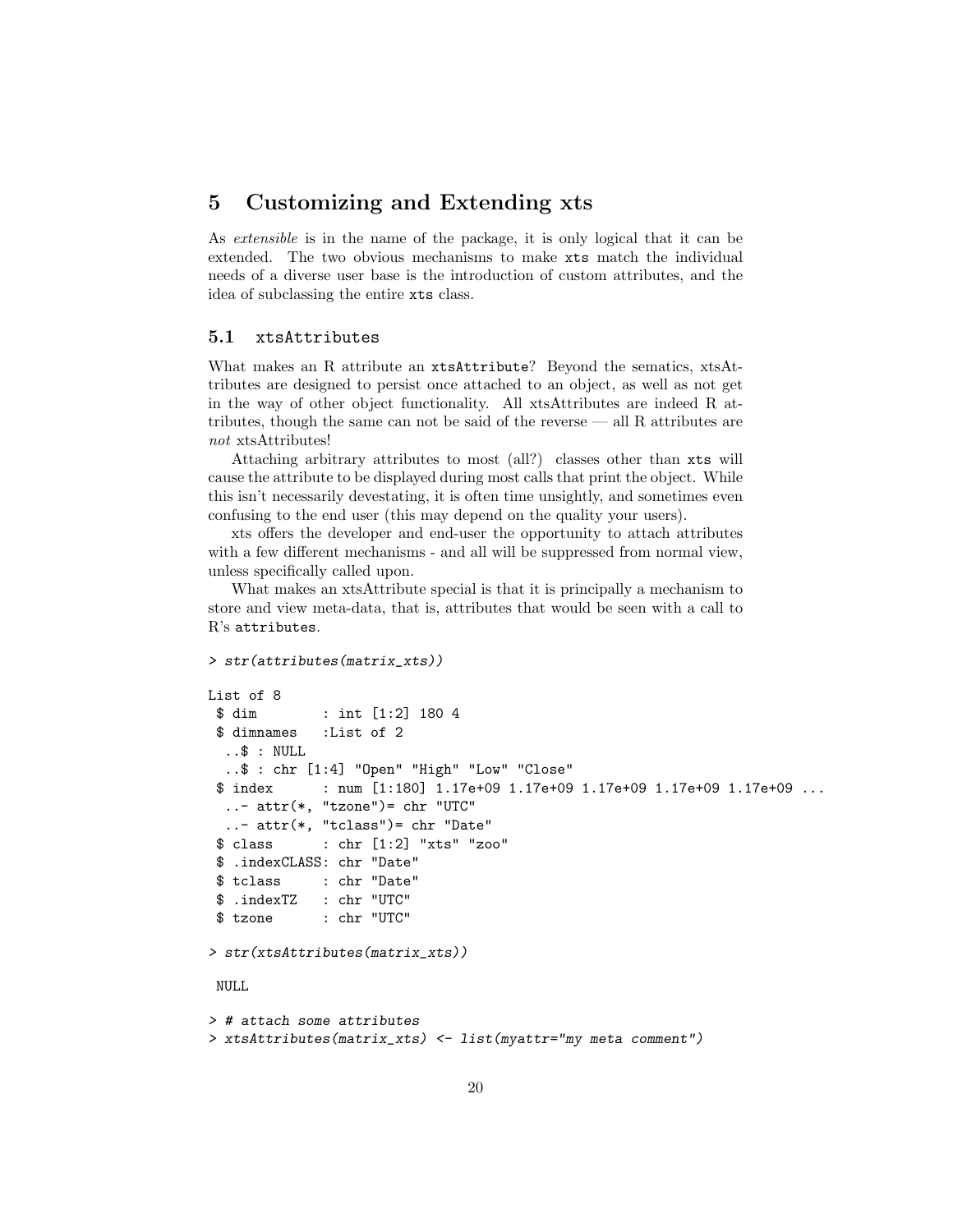```
> attr(matrix_xts, 'another.item') <- "one more thing..."
> str(attributes(matrix_xts))
List of 10
$ dim : int [1:2] 180 4
$ dimnames :List of 2
  \ldots$ : NULL
  ..$ : chr [1:4] "Open" "High" "Low" "Close"
 $ index : num [1:180] 1.17e+09 1.17e+09 1.17e+09 1.17e+09 1.17e+09 ...
  \ldots attr(*, "tzone")= chr "UTC"
  ..- attr(*, "tclass")= chr "Date"
 $ class : chr [1:2] "xts" "zoo"
$ .indexCLASS : chr "Date"
$ tclass : chr "Date"
$ .indexTZ : chr "UTC"
$ tzone : chr "UTC"
 $ myattr : chr "my meta comment"
$ another.item: chr "one more thing..."
> str(xtsAttributes(matrix_xts))
List of 2
$ myattr : chr "my meta comment"
$ another.item: chr "one more thing..."
```
In general - the only attributes that should be handled directly by the user (without the assistance of xts functions) are ones returned by xtsAttributes. The additional attributes seen in the attributes example are for internal R and xts use, and if you expect unbroken code, should be left alone.

### <span id="page-20-0"></span>5.2 Subclassing xts

Subclassing xts is as simple as extending any other S3 class in R. Simply include the full class of the xts system in your new class.

```
> xtssubclass <- structure(matrix_xts, class=c('xts2','xts','zoo'))
> class(xtssubclass)
```

```
[1] "xts2" "xts" "zoo"
```
This will allow the user to override methods of xts and zoo, while still allowing for backward compatibility with all the tools of xts and zoo, much the way xts benefits from extending zoo.

# <span id="page-20-1"></span>6 Conclusion

The xts package offers both R developers and R users an extensive set of timeaware tools for use in time-based applications. By extending the zoo class,